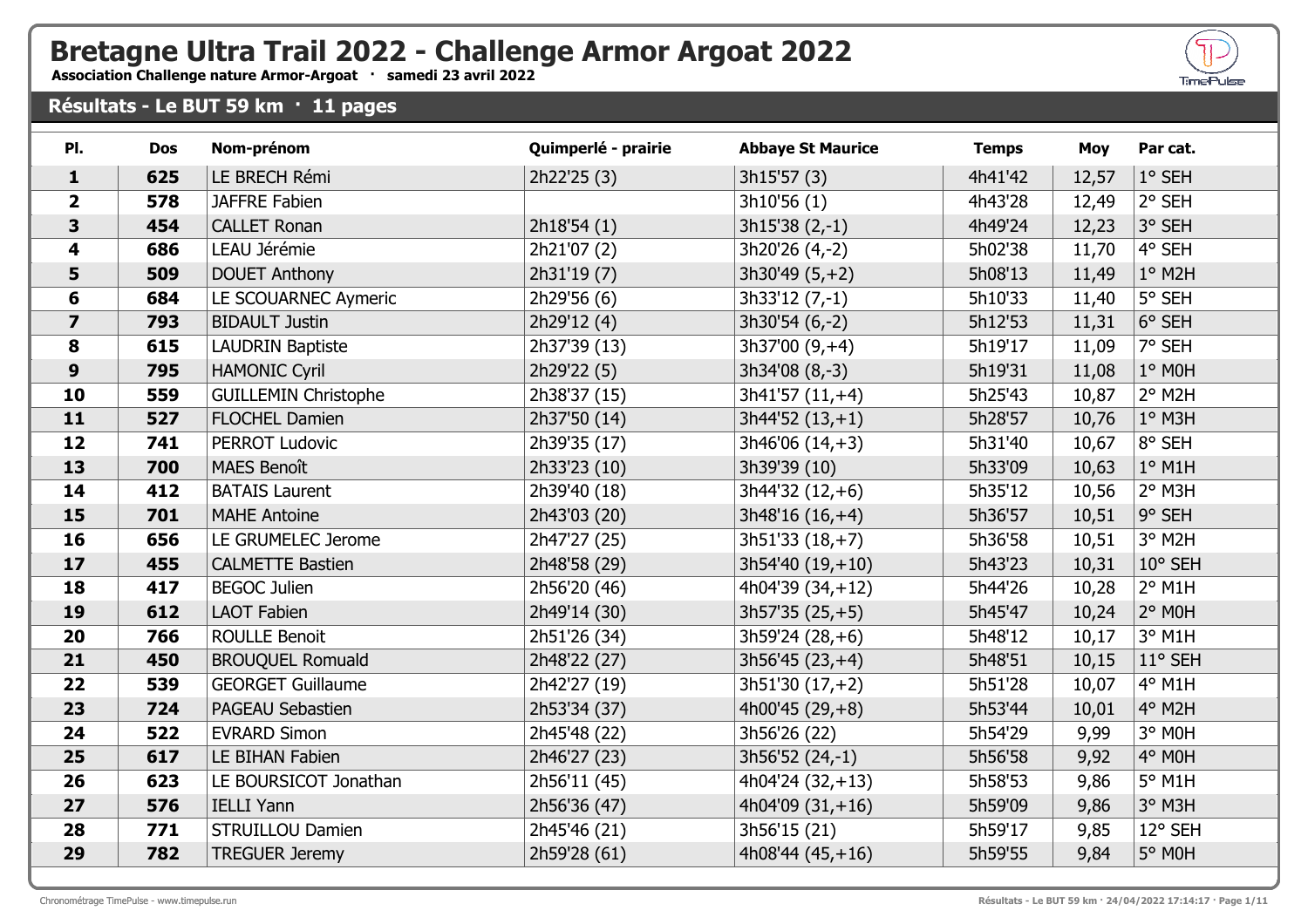| PI. | <b>Dos</b> | Nom-prénom               | Quimperlé - prairie        | <b>Abbaye St Maurice</b> | <b>Temps</b> | Moy  | Par cat.             |
|-----|------------|--------------------------|----------------------------|--------------------------|--------------|------|----------------------|
| 30  | 497        | <b>DELANGLE Matthieu</b> | 3h03'25 (74)               | 4h07'18 (39,+35)         | 6h02'26      | 9,77 | $6^{\circ}$ M1H      |
| 31  | 747        | <b>POCHER Pierre</b>     | 2h53'48 (38)               | $4h04'48(36,+2)$         | 6h02'55      | 9,75 | 13° SEH              |
| 32  | 662        | LE HENANFF Fabrice       | 2h54'44 (40)               | $4h06'58(38,+2)$         | 6h03'07      | 9,75 | $5^\circ$ M2H        |
| 33  | 622        | LE BOURHIS Bruno         | 2h57'08 (50)               |                          | 6h03'12      | 9,75 | $6^\circ$ M2H        |
| 34  | 424        | <b>BIDAN Thierry</b>     | 2h56'44 (48)               | 4h07'42 $(42, +6)$       | 6h03'22      | 9,74 | 7° M2H               |
| 35  | 444        | <b>BOUTHIER Jérôme</b>   | 2h46'51 (24)               | 3h58'35 (27,-3)          | 6h03'29      | 9,74 | 14° SEH              |
| 36  | 542        | <b>GILBERT Marc</b>      | 2h57'37 (52)               | $4h04'25(33,+19)$        | 6h03'40      | 9,73 | 8° M2H               |
| 37  | 734        | PELLEAU Ludovic          | 2h53'26 (35)               | 4h04'44 (35)             | 6h04'20      | 9,72 | 6° M0H               |
| 38  | 488        | <b>DAUBIE Loic</b>       | 2h58'19 (56)               | $4h11'21(49,+7)$         | 6h09'43      | 9,57 | 7° M1H               |
| 39  | 588        | <b>JEHANNO Alexandre</b> | 2h48'26 (28)               | $3h57'37(26,+2)$         | 6h09'52      | 9,57 | 15° SEH              |
| 40  | 668        | LE MOUAL Guillaume       | 3h13'10 (111)              | 4h24'06 (72,+39)         | 6h10'19      | 9,56 | 16° SEH              |
| 41  | 733        | PAVIOT Erwan             | 3h08'13 (90)               | $4h18'55(64,+26)$        | 6h11'25      | 9,53 | 8° M1H               |
| 42  | 406        | <b>BALEINE Olivier</b>   | 2h48'12 (26)               | $3h56'00(20,+6)$         | 6h12'09      | 9,51 | 7° M0H               |
| 43  | 729        | PARCHEMINAL Romain       | 2h57'55 (54)               | $4h08'54(46,+8)$         | 6h12'46      | 9,50 | 17° SEH              |
| 44  | 756        | <b>PUSTOC'H Olivier</b>  | 3h02'27 (72)               | $4h14'55(56,+16)$        | 6h12'55      | 9,49 | $9°$ M1H             |
| 45  | 671        | <b>LE NY Pierre</b>      | 2h55'54 (44)               | 4h05'37 $(37, +7)$       | 6h13'20      | 9,48 | 8° M0H               |
| 46  | 465        | <b>CHIQUET Carole</b>    | $\parallel$ 2h59'33 (62)   | $4h18'17(63,-1)$         | 6h13'54      | 9,47 | $1^\circ$ MOF        |
| 47  | 644        | LE FLOCH Nicolas         | 3h00'13 (66)               | $4h11'53(51,+15)$        | 6h14'27      | 9,45 | $9°$ M0H             |
| 48  | 718        | NEVEU Frédéric           | 2h58'59 (58)               | $4h11'09(47,+11)$        | 6h14'45      | 9,45 | 10° M0H              |
| 49  | 402        | <b>ANDRES Tanguy</b>     | 2h50'12 (32)               | 4h07'42 (41,-9)          | 6h15'23      | 9,43 | $10^{\circ}$ M1H     |
| 50  | 708        | MICHEL Sylvain           | 2h54'07 (39)               | 4h11'09 (48,-9)          | 6h15'53      | 9,42 | $9°$ M2H             |
| 51  | 669        | LE NEZET Julien          | 2h49'30 (31)               | 4h07'25 (40,-9)          | 6h16'37      | 9,40 | $18°$ SEH            |
| 52  | 556        | <b>GUILBAUD Nicolas</b>  | 3h00'11 (65)               | 4h14'42 (55, +10)        | 6h17'15      | 9,38 | 19° SEH              |
| 53  | 468        | <b>CLOAREC Mathieu</b>   | 3h07'20 (87)               | $4h21'16(66,+21)$        | 6h20'05      | 9,31 | 20° SEH              |
| 54  | 420        | <b>BERNIER Guillaume</b> | 3h09'14 (95)               | $4h21'25(67,+28)$        | 6h22'29      | 9,26 | $11^{\circ}$ M1H     |
| 55  | 613        | LAPORTE Christophe       | 2h58'14 (55)               | $4h14'34(53,+2)$         | 6h22'40      | 9,25 | $ 12^{\circ}$ M1H    |
| 56  | 533        | <b>GALLET Myriam</b>     | $\frac{1}{3}$ 3h06'41 (84) | $4h21'55(70,+14)$        | 6h23'24      | 9,23 | $1°$ M <sub>2F</sub> |
| 57  | 483        | <b>CUDENNEC Bertrand</b> | 2h56'51 (49)               | 4h14'59 (57,-8)          | 6h23'24      | 9,23 | 4° M3H               |
| 58  | 713        | <b>MUROS Jose</b>        | 2h59'41 (63)               | $4h15'45(60,+3)$         | 6h24'28      | 9,21 | 13° M1H              |
| 59  | 545        | <b>GOUEZ Eric</b>        | 3h00'44 (67)               | $4h16'05(61,+6)$         | 6h24'35      | 9,20 | $10^{\circ}$ M2H     |
| 60  | 794        | LE MEUR Xavier           | 3h00'03 (64)               | $4h14'34(54,+10)$        | 6h26'35      | 9,16 | $14^{\circ}$ M1H     |
| 61  | 770        | STEPHAN Jean Baptiste    | 2h57'45 (53)               | 4h17'53 (62,-9)          | 6h28'59      | 9,10 | 21° SEH              |
| 62  | 427        | <b>BIGOT Nicolas</b>     | 3h17'06 (131)              | 4h30'57 (93,+38)         | 6h29'19      | 9,09 | 11° M2H              |
| 63  | 585        | <b>JEANNES Quentin</b>   | 3h13'37 (114)              | 4h25'04 (74,+40)         | 6h29'36      | 9,09 | 22° SEH              |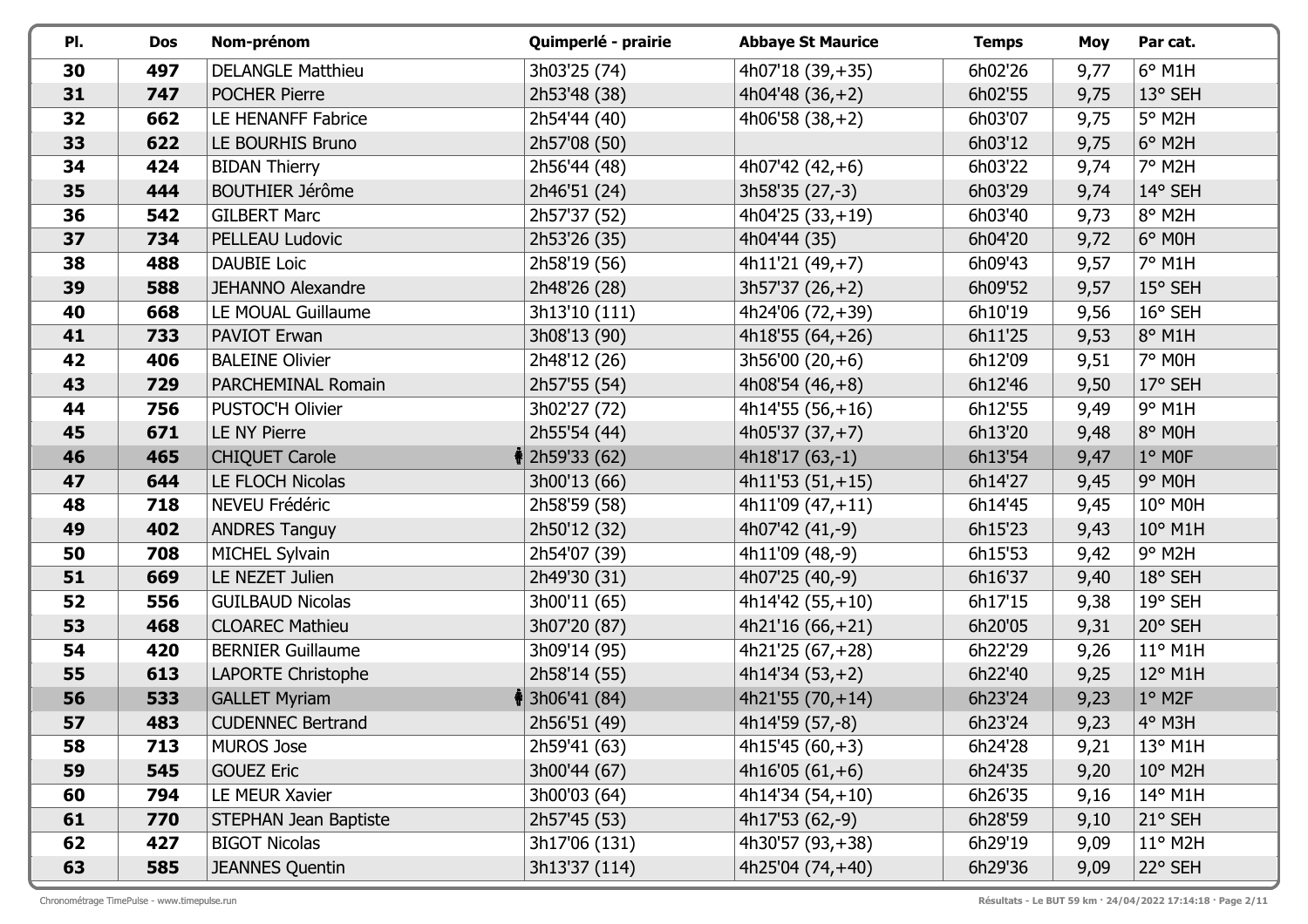| PI. | <b>Dos</b> | Nom-prénom                | Quimperlé - prairie         | <b>Abbaye St Maurice</b> | <b>Temps</b> | Moy  | Par cat.         |
|-----|------------|---------------------------|-----------------------------|--------------------------|--------------|------|------------------|
| 64  | 560        | <b>GUILLOU Elie</b>       |                             | 4h33'04 (102)            | 6h31'37      | 9,04 | 23° SEH          |
| 65  | 752        | POULOUIN Angelique        | $\frac{1}{3}$ 3h10'51 (102) | 4h27'59 $(84, +18)$      | 6h31'59      | 9,03 | $1^\circ$ SEF    |
| 66  | 726        | PANSARD Erwan             | 3h10'18 (99)                | 4h28'00 $(85, +14)$      | 6h31'59      | 9,03 | 15° M1H          |
| 67  | 681        | <b>LE ROUX Pierre</b>     | 3h08'38 (94)                | 4h23'23 $(71,+23)$       | 6h32'38      | 9,02 | 24° SEH          |
| 68  | 687        | LEBEAU Sylvain            | 3h15'47 (124)               | 4h33'04 (101,+23)        | 6h32'43      | 9,01 | 11° M0H          |
| 69  | 751        | POULAIN Arnaud            | 3h07'25 (88)                | 4h28'02 $(86, +2)$       | 6h33'16      | 9,00 | $16^{\circ}$ M1H |
| 70  | 524        | <b>FEAT Jean Francois</b> |                             | 4h33'03 (100)            | 6h33'19      | 9,00 | 25° SEH          |
| 71  | 748        | PONDAVEN Ludovic          | 3h02'35 (73)                | $4h15'13(58,+15)$        | 6h33'33      | 9,00 | 12° M0H          |
| 72  | 737        | PERON Stéphane            | 3h14'16 (119)               | 4h29'00 (88,+31)         | 6h33'42      | 8,99 | 13° M0H          |
| 73  | 715        | <b>NAILI Brice</b>        | 3h04'57 (77)                | 4h35'25 (111,-34)        | 6h33'57      | 8,99 | 26° SEH          |
| 74  | 631        | LE CLANCHE Patrice        | 3h06'47 (85)                | 4h33'26 (103,-18)        | 6h35'32      | 8,95 | 12° M2H          |
| 75  | 791        | <b>VOIGT Paul</b>         | 3h16'13 (127)               | 4h34'54 (109, +18)       | 6h38'14      | 8,89 | 27° SEH          |
| 76  | 404        | <b>ANDRO Yann</b>         | 3h05'42 (79)                | 4h26'40 $(78, +1)$       | 6h38'25      | 8,89 | 14° M0H          |
| 77  | 596        | <b>KERJOSE Jordan</b>     | 3h06'09 (82)                | 4h35'24 (110,-28)        | 6h40'04      | 8,85 | 28° SEH          |
| 78  | 675        | LE POGAM Pierre           | 2h54'56 (42)                | 4h26'23 (77,-35)         | 6h40'09      | 8,85 | 15° M0H          |
| 79  | 407        | <b>BARBE Jeremy</b>       | 3h02'26 (71)                | 4h24'22 (73,-2)          | 6h40'26      | 8,84 | $16^{\circ}$ M0H |
| 80  | 685        | LE TOUZIC Olivier         | 3h08'09 (89)                | 4h27'50 $(81, +8)$       | 6h40'47      | 8,83 | 13° M2H          |
| 81  | 698        | <b>MACE Willy</b>         | 3h19'22 (137)               | 4h35'47 (117, +20)       | 6h40'55      | 8,83 | 14° M2H          |
| 82  | 555        | <b>GUEVEL Alexis</b>      | 3h19'51 (142)               | 4h32'53 (99, +43)        | 6h41'12      | 8,82 | 29° SEH          |
| 83  | 575        | <b>ICHE Marc</b>          | 3h20'07 (144)               | 4h36'37 (124, +20)       | 6h41'38      | 8,81 | $17^{\circ}$ M1H |
| 84  | 471        | <b>CONNAN Nadia</b>       |                             | 4h36'25 (122)            | 6h42'08      | 8,80 | $1°$ M3F         |
| 85  | 618        | LE BLANC Patrice          | 3h14'52 (122)               | $4h34'25(104,+18)$       | 6h42'10      | 8,80 | $1°$ M4H         |
| 86  | 503        | <b>DENIC Vincent</b>      | 3h12'45 (109)               | 4h35'40 (116,-7)         | 6h43'16      | 8,78 | 18° M1H          |
| 87  | 693        | LIJOUR Frédéric           | 3h29'29 (179)               | 4h43'40 (142, +37)       | 6h43'25      | 8,78 | $5^\circ$ M3H    |
| 88  | 608        | <b>LAMOUREC David</b>     |                             | 4h30'57 (92)             | 6h43'25      | 8,78 | 19° M1H          |
| 89  | 437        | <b>BONAMY Anthony</b>     | 3h19'58 (143)               | 4h34'36 (106, +37)       | 6h43'47      | 8,77 | $6^\circ$ M3H    |
| 90  | 467        | <b>CLERAN Franck</b>      | 3h19'49 (140)               | 4h35'32 (114,+26)        | 6h43'47      | 8,77 | 20° M1H          |
| 91  | 466        | <b>CIMAN Cecile</b>       | $\frac{1}{3}$ 3h06'38 (83)  | $4h25'35(75,+8)$         | 6h44'32      | 8,75 | $2°$ M2F         |
| 92  | 654        | LE GLOUANEC Yannick       | 3h12'50 (110)               | $4h34'29(105,+5)$        | 6h44'39      | 8,75 | $17^\circ$ MOH   |
| 93  | 481        | <b>COUGOULAT Yann</b>     | 3h21'50 (153)               | $4h42'27(139,+14)$       | 6h45'08      | 8,74 | $15^{\circ}$ M2H |
| 94  | 611        | <b>LANNUZEL Arnaud</b>    | 3h18'02 (135)               | 4h35'48 (118, +17)       | 6h45'15      | 8,74 | $16^{\circ}$ M2H |
| 95  | 502        | <b>DEMERS William</b>     | 3h10'26 (100)               | 4h26'46 $(79, +21)$      | 6h45'26      | 8,73 | 7° M3H           |
| 96  | 702        | <b>MARTIN Christophe</b>  | 3h10'16 (98)                | 4h25'36 (76, +22)        | 6h46'09      | 8,72 | 30° SEH          |
| 97  | 598        | <b>KERVADEC Ludovic</b>   | 3h21'13 (147)               | $4h42'28(140,+7)$        | 6h46'13      | 8,71 | $21^{\circ}$ M1H |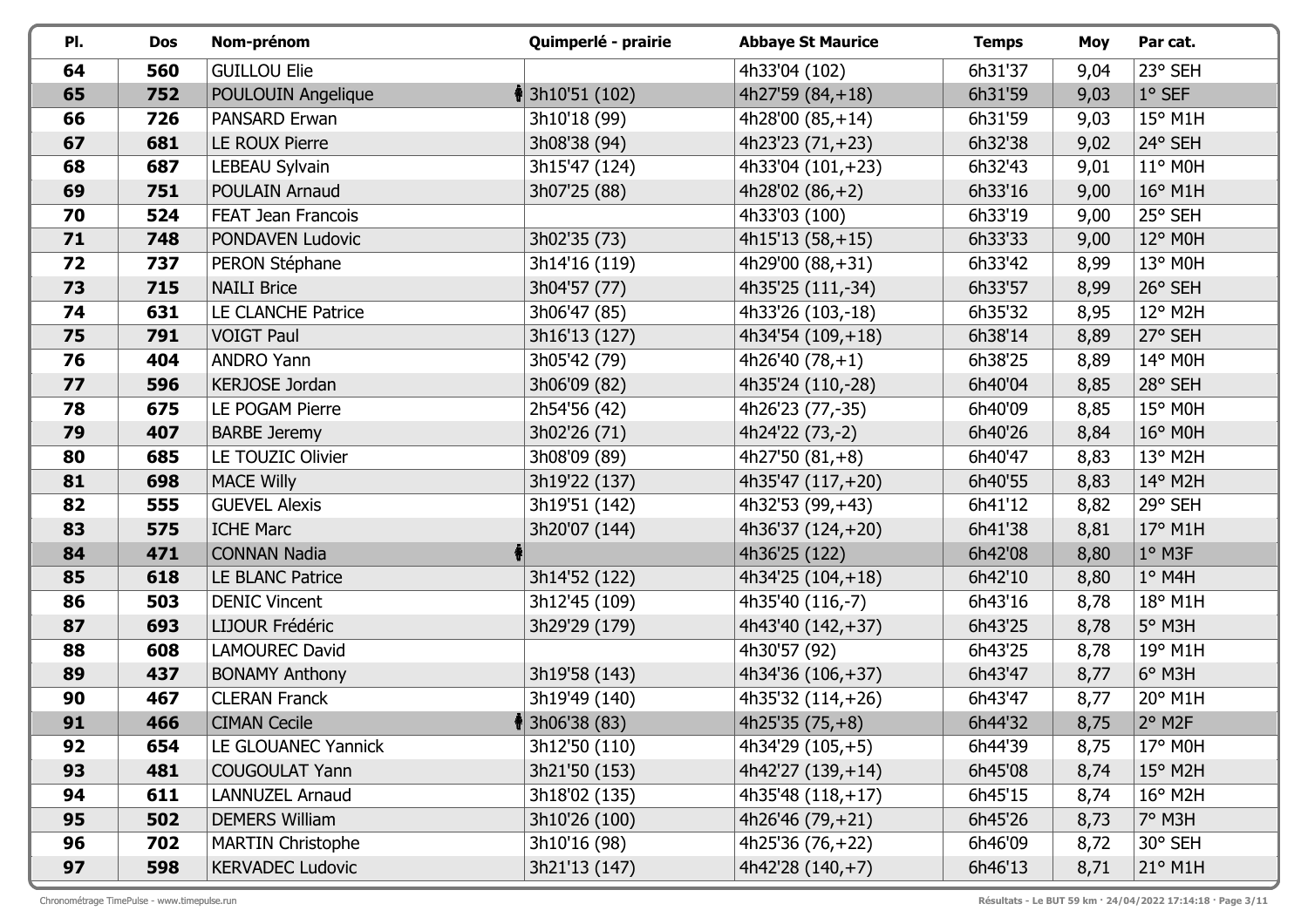| PI. | <b>Dos</b> | Nom-prénom                | Quimperlé - prairie | <b>Abbaye St Maurice</b> | <b>Temps</b> | Moy  | Par cat.          |
|-----|------------|---------------------------|---------------------|--------------------------|--------------|------|-------------------|
| 98  | 645        | LE FOLL Yann              | 3h11'23 (103)       | $4h32'05(95,+8)$         | 6h46'45      | 8,70 | 17° M2H           |
| 99  | 591        | <b>JOLIVET Bertrand</b>   | 3h11'24 (104)       | 4h34'48 (107,-3)         | 6h46'46      | 8,70 | $2^{\circ}$ M4H   |
| 100 | 679        | LE RIBOTER Sylvain        | 3h09'58 (97)        | 4h30'26 $(91, +6)$       | 6h46'50      | 8,70 | 18° M2H           |
| 101 | 565        | <b>GUYADER Romain</b>     | 3h06'01 (81)        | 4h29'46 (90,-9)          | 6h46'59      | 8,70 | 31° SEH           |
| 102 | 712        | MOTTA Jonathan            | 2h57'18 (51)        | 4h12'25 (52,-1)          | 6h47'25      | 8,69 | 18° M0H           |
| 103 | 547        | <b>GOUIFFES Didier</b>    | 2h59'21 (60)        | 4h21'38 (69,-9)          | 6h47'27      | 8,69 | $3^\circ$ M4H     |
| 104 | 546        | <b>GOUGEON Sebastien</b>  | 3h08'24 (92)        | 4h36'40 (125,-33)        | 6h48'08      | 8,67 | 19° M2H           |
| 105 | 563        | <b>GUYADER Benoît</b>     | 3h19'20 (136)       | 4h35'56 $(119, +17)$     | 6h48'32      | 8,67 | 22° M1H           |
| 106 | 648        | LE GALL Sébastien         | 3h27'13 (167)       | 4h49'48 (154,+13)        | 6h49'45      | 8,64 | 20° M2H           |
| 107 | 486        | <b>DANET Fabien</b>       | 3h14'06 (116)       | $4h32'51(98,+18)$        | 6h49'48      | 8,64 | 21° M2H           |
| 108 | 627        | LE BRISSE Jacques         | 3h16'45 (130)       | $4h37'34(126,+4)$        | 6h50'01      | 8,63 | 8° M3H            |
| 109 | 716        | <b>NEGARET Frederic</b>   |                     | 4h37'37 (127)            | 6h50'03      | 8,63 | $9°$ M3H          |
| 110 | 670        | LE NY Arnaud              | 3h15'54 (126)       | 4h39'17 (131,-5)         | 6h50'05      | 8,63 | 23° M1H           |
| 111 | 505        | <b>DERVOUT Mickael</b>    | 3h11'25 (105)       | 4h39'05 (129,-24)        | 6h52'03      | 8,59 | 19° M0H           |
| 112 | 426        | <b>BIGOT Fabien</b>       | 3h32'00 (186)       | 4h44'54 (145, +41)       | 6h52'31      | 8,58 | 20° M0H           |
| 113 | 777        | TANGUY-BERNARD Yoann      | 3h13'32 (112)       | 4h38'33 (128,-16)        | 6h53'32      | 8,56 | $21^{\circ}$ M0H  |
| 114 | 688        | <b>LEFLOCH Ugo</b>        | 3h17'55 (134)       | 4h35'31 (113, +21)       | 6h54'05      | 8,55 | 32° SEH           |
| 115 | 520        | <b>EVENO Fabrice</b>      | 3h09'32 (96)        | 4h31'49 (94, +2)         | 6h54'13      | 8,55 | 10° M3H           |
| 116 | 479        | <b>COSSEC Christophe</b>  | 3h17'51 (133)       | $4h35'35(115,+18)$       | 6h54'26      | 8,54 | 33° SEH           |
| 117 | 673        | LE PAVIC Anthony          | 3h12'35 (108)       | $4h32'43(96,+12)$        | 6h54'34      | 8,54 | 24° M1H           |
| 118 | 755        | <b>PUREN Maxime</b>       | 3h21'25 (151)       | 4h36'07 (121,+30)        | 6h55'21      | 8,52 | 22° M0H           |
| 119 | 446        | <b>BRARD Stéphane</b>     | 3h19'47 (139)       | $4h42'19(138,+1)$        | 6h55'28      | 8,52 | $11^{\circ}$ M3H  |
| 120 | 538        | <b>GEORGET Clément</b>    | 3h11'46 (106)       | 4h44'25 (144,-38)        | 6h56'06      | 8,51 | 34° SEH           |
| 121 | 743        | PICHON Mickaël            | 3h04'55 (76)        | 4h34'51 (108,-32)        | 6h56'42      | 8,50 | $25^{\circ}$ M1H  |
| 122 | 663        | LE LAMER Thierry          | 3h06'52 (86)        | 4h35'25 (112,-26)        | 6h56'44      | 8,49 | 26° M1H           |
| 123 | 462        | <b>CAUSEUR Jean-Marie</b> | 3h14'35 (121)       | 4h36'34 (123,-2)         | 6h57'00      | 8,49 | $ 27^{\circ}$ M1H |
| 124 | 532        | <b>GALLERAND Bastien</b>  | 3h10'46 (101)       | 4h32'45 (97, +4)         | 6h57'19      | 8,48 | 23° M0H           |
| 125 | 641        | LE DOUARON Yann           | 3h19'50 (141)       | 4h40'15 (133,+8)         | 6h59'17      | 8,44 | 28° M1H           |
| 126 | 579        | <b>JAFFRE Fabrice</b>     | 3h24'50 (161)       | $4h48'23(152,+9)$        | 6h59'17      | 8,44 | 29° M1H           |
| 127 | 408        | <b>BARON Gildas</b>       | 3h21'08 (146)       | 4h45'37 (146)            | 6h59'18      | 8,44 | 22° M2H           |
| 128 | 778        | <b>TEKAYA Karim</b>       | 3h21'42 (152)       | 4h41'41 (135, +17)       | 6h59'19      | 8,44 | 30° M1H           |
| 129 | 760        | <b>RICHARD Mathieu</b>    | 3h08'25 (93)        | 4h28'40 $(87, +6)$       | 6h59'54      | 8,43 | $24^{\circ}$ MOH  |
| 130 | 553        | <b>GUEGUEN Yann</b>       | 3h04'18 (75)        | 4h27'08 (80,-5)          | 7h00'51      | 8,41 | 35° SEH           |
| 131 | 753        | POULOUIN Julien           | 3h32'14 (187)       | 4h50'11 (155, + 32)      | 7h01'34      | 8,40 | 31° M1H           |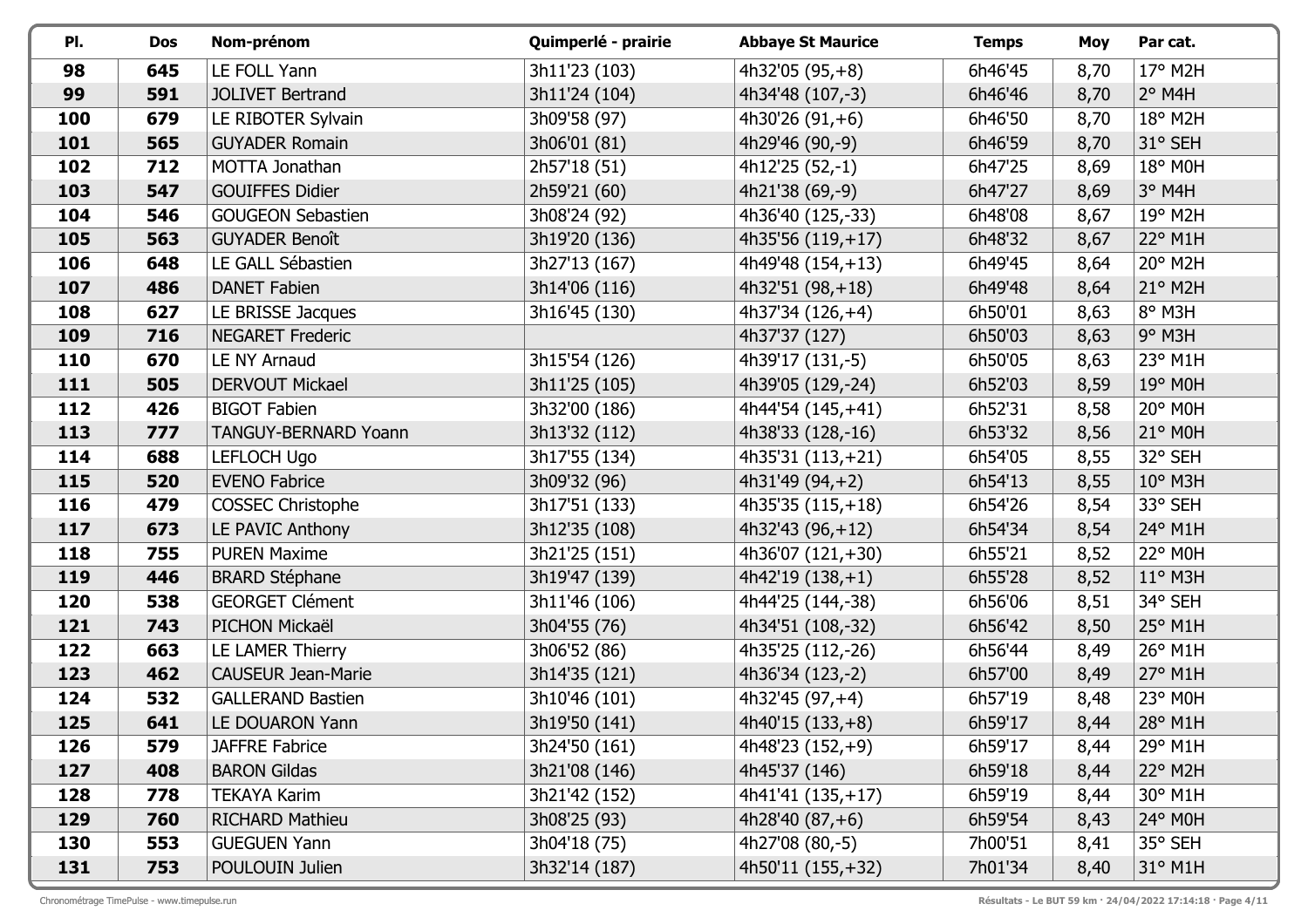| PI. | <b>Dos</b> | Nom-prénom                    | Quimperlé - prairie         | <b>Abbaye St Maurice</b> | <b>Temps</b> | <b>Moy</b> | Par cat.         |
|-----|------------|-------------------------------|-----------------------------|--------------------------|--------------|------------|------------------|
| 132 | 506        | DOLO Stephane                 | 3h26'51 (165)               | 4h50'37 (156,+9)         | 7h01'58      | 8,39       | 23° M2H          |
| 133 | 485        | <b>DAMESTOY Clément</b>       | 2h58'51 (57)                | 4h27'54 (83,-26)         | 7h02'19      | 8,38       | 36° SEH          |
| 134 | 419        | <b>BERLEMONT Rémi</b>         | 3h01'45 (70)                | 4h27'53 (82,-12)         | 7h02'20      | 8,38       | 25° M0H          |
| 135 | 740        | <b>PERRON Benedicte</b>       | $\parallel$ 3h01'43 (69)    | $4h15'20(59,+10)$        | 7h03'00      | 8,37       | 2° SEF           |
| 136 | 655        | LE GOFF Erwann                | 3h15'51 (125)               | 4h42'17 (136,-11)        | 7h03'19      | 8,36       | 24° M2H          |
| 137 | 516        | <b>EMERAUD Gael</b>           | 3h16'22 (129)               | 4h39'10 (130,-1)         | 7h04'42      | 8,34       | 26° M0H          |
| 138 | 564        | <b>GUYADER Hugo</b>           | 3h05'55 (80)                | 4h29'45 (89,-9)          | 7h05'28      | 8,32       | 37° SEH          |
| 139 | 647        | LE GAL Xavier                 | 3h14'17 (120)               | 4h39'35 (132,-12)        | 7h05'40      | 8,32       | 12° M3H          |
| 140 | 440        | <b>BOUCHEROT Vincent</b>      | 2h59'11 (59)                | 4h20'55 (65,-6)          | 7h06'21      | 8,30       | 25° M2H          |
| 141 | 629        | LE CALVEZ Ronan               | 3h22'11 (155)               | $4h46'37(148,+7)$        | 7h06'34      | 8,30       | 38° SEH          |
| 142 | 463        | <b>CHEVAL Arthur</b>          | 3h21'18 (148)               | 4h42'18 (137, +11)       | 7h06'35      | 8,30       | 39° SEH          |
| 143 | 438        | <b>BOSCHER Erwan</b>          | 3h27'06 (166)               | 4h50'50 (157, +9)        | 7h07'10      | 8,29       | 26° M2H          |
| 144 | 448        | <b>BROT Philippe</b>          | 3h41'51 (216)               | 5h03'40 (190, +26)       | 7h07'17      | 8,28       | 27° M2H          |
| 145 | 461        | <b>CASTEL Fabrice</b>         | 3h42'46 (219)               | 5h02'05 (188, +31)       | 7h07'25      | 8,28       | 32° M1H          |
| 146 | 540        | <b>GERARD Frederic</b>        | 3h29'59 (181)               | 4h49'45 (153, +28)       | 7h07'34      | 8,28       | 27° M0H          |
| 147 | 457        | <b>CARIOU Hugo</b>            | 3h22'32 (157)               | 4h56'28 (173,-16)        | 7h08'24      | 8,26       | 33° M1H          |
| 148 | 529        | <b>FOURNIS Sylvie</b>         | $\parallel$ 3h35'33 (198)   | 4h54'30 (169, +29)       | 7h09'47      | 8,24       | $2°$ M3F         |
| 149 | 720        | NIVET Jean-Claude             | 3h28'58 (173)               | $4h54'44(170,+3)$        | 7h10'00      | 8,23       | 13° M3H          |
| 150 | 425        | <b>BIDEAU Gregory</b>         | 2h53'27 (36)                | 4h36'04 (120,-84)        | 7h10'25      | 8,22       | 28° M0H          |
| 151 | 593        | <b>JOUAN Mikael</b>           | 3h20'23 (145)               | 4h55'27 (171,-26)        | 7h11'06      | 8,21       | 40° SEH          |
| 152 | 769        | <b>SIMON Ronan</b>            | 3h22'44 (158)               | 4h51'06 (158)            | 7h11'07      | 8,21       | 29° M0H          |
| 153 | 469        | <b>COM Mélanie</b>            | 156) 3h22'29 (156)          | 4h51'37 (159,-3)         | 7h11'08      | 8,21       | $2°$ MOF         |
| 154 | 703        | <b>MARTIN Régine</b>          | <b>ॏ</b> 3h35'12 (197)      | 5h01'34 (183,+14)        | 7h11'09      | 8,21       | 3° M2F           |
| 155 | 445        | <b>BRABANT Olivier</b>        | 3h26'49 (164)               | $4h47'03(151,+13)$       | 7h11'34      | 8,20       | 14° M3H          |
| 156 | 413        | <b>BAUDIN Romain</b>          | 3h28'42 (171)               | 4h56'37 (176,-5)         | 7h13'28      | 8,17       | 34° M1H          |
| 157 | 736        | PERON Jonathan                | 3h17'39 (132)               | 4h52'18 (163,-31)        | 7h13'48      | 8,16       | 30° M0H          |
| 158 | 513        | <b>DUPRES Mélanie</b>         | 13h39'10 (203)              | 5h04'09 (191,+12)        | 7h14'52      | 8,14       | 4° M2F           |
| 159 | 600        | KHELIFI Jérôme                | 3h29'15 (177)               | 4h46'37 (149,+28)        | 7h18'11      | 8,08       | 35° M1H          |
| 160 | 595        | <b>JOUARIE Julien</b>         | 3h13'45 (115)               | 4h46'14 (147,-32)        | 7h18'13      | 8,08       | 36° M1H          |
| 161 | 636        | LE CRUGUEL Romuald            | 3h29'07 (176)               | $4h56'33(175,+1)$        | 7h18'39      | 8,07       | 37° M1H          |
| 162 | 474        | <b>CORLAY CARBON Fabienne</b> | $\frac{1}{3}$ 3h28'38 (170) | 5h01'52 (187,-17)        | 7h18'39      | 8,07       | $1^\circ$ M1F    |
| 163 | 508        | <b>DORE Christophe</b>        | 3h24'41 (160)               | 4h53'29 (166,-6)         | 7h18'44      | 8,07       | $15^{\circ}$ M3H |
| 164 | 632        | <b>LE COROLLER Antoine</b>    | 3h21'20 (150)               | 4h58'47 (178,-28)        | 7h19'32      | 8,05       | 31° M0H          |
| 165 | 428        | <b>BINSE Ronan</b>            | 3h21'18 (149)               | 4h58'47 (179,-30)        | 7h19'32      | 8,05       | 38° M1H          |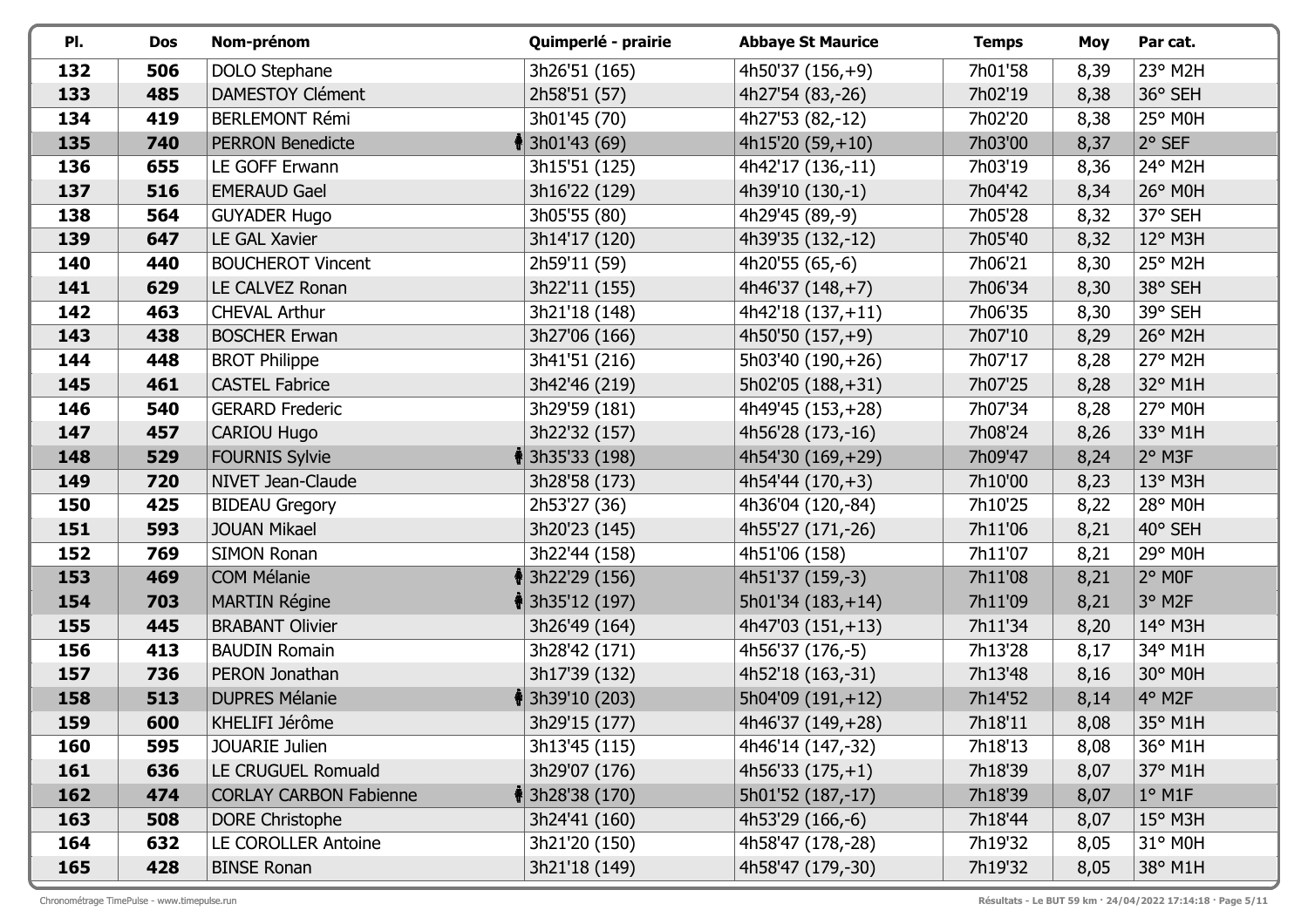| PI. | <b>Dos</b> | Nom-prénom                | Quimperlé - prairie         | <b>Abbaye St Maurice</b> | <b>Temps</b> | <b>Moy</b> | Par cat.              |
|-----|------------|---------------------------|-----------------------------|--------------------------|--------------|------------|-----------------------|
| 166 | 781        | <b>THIEC Vincent</b>      | 3h14'08 (117)               | 4h51'55 (161,-44)        | 7h19'53      | 8,05       | 32° M0H               |
| 167 | 677        | LE RAVALLEC Enora         | $\frac{1}{3}$ 3h34'27 (192) | 5h01'19 (182,+10)        | 7h21'00      | 8,03       | 3° SEF                |
| 168 | 678        | LE RAVALLEC Erwan         | 3h34'34 (193)               | 4h59'28 (180, +13)       | 7h21'01      | 8,03       | 33° M0H               |
| 169 | 630        | LE CLANCHE Guenael        | 3h31'40 (185)               | 4h53'14 (165, +20)       | 7h22'16      | 8,00       | $16^{\circ}$ M3H      |
| 170 | 566        | <b>GUYONVARCH Marc</b>    | 3h54'08 (254)               | 5h19'03 (225,+29)        | 7h23'36      | 7,98       | 28° M2H               |
| 171 | 714        | <b>NADAN Yannick</b>      | 3h28'25 (169)               | 4h56'02 (172,-3)         | 7h23'40      | 7,98       | 4° M4H                |
| 172 | 477        | <b>CORVEC Sylvie</b>      | <b>ॏ</b> 3h39'59 (205)      | 5h09'02 (197, +8)        | 7h23'41      | 7,98       | 3° M3F                |
| 173 | 730        | PASCO Yvan                | 3h24'35 (159)               | 4h52'11 (162,-3)         | 7h25'16      | 7,95       | 29° M2H               |
| 174 | 616        | LE BELLER Jérôme          | 3h08'24 (91)                | 4h43'54 (143,-52)        | 7h25'22      | 7,95       | 39° M1H               |
| 175 | 496        | <b>DEHOUCK Olivier</b>    | 3h32'54 (188)               | $5h00'53(181,+7)$        | 7h26'33      | 7,93       | $140^{\circ}$ M1H     |
| 176 | 472        | <b>CORBEL Bruno</b>       | 3h16'16 (128)               | 4h46'43 (150,-22)        | 7h27'35      | 7,91       | 17° M3H               |
| 177 | 757        | QUERE Isabelle            | $\frac{1}{3}$ 3h28'47 (172) | $4h51'42(160,+12)$       | 7h28'28      | 7,89       | $1°$ M4F              |
| 178 | 792        | <b>WAROUX Samuel</b>      | 2h55'44 (43)                | 4h11'33 (50,-7)          | 7h29'03      | 7,88       | 18° M3H               |
| 179 | 449        | <b>BROUDIC Melaine</b>    | 3h34'11 (191)               | $5h03'31(189,+2)$        | 7h29'36      | 7,87       | $41^\circ$ M1H        |
| 180 | 689        | <b>LESCOP Frederic</b>    | 3h30'28 (182)               | 4h53'37 (167, +15)       | 7h29'41      | 7,87       | 30° M2H               |
| 181 | 691        | LESSARD Hervé             | 3h33'30 (189)               | 5h06'17 (193,-4)         | 7h30'13      | 7,86       | 5° M4H                |
| 182 | 537        | <b>GEFFROY Lydia</b>      | $\parallel$ 3h57'02 (264)   | 5h19'03 (226,+38)        | 7h30'50      | 7,85       | $2°$ M1F              |
| 183 | 658        | LE GUENNOU Jean Paul      | 3h44'19 (224)               | 5h12'24 (204,+20)        | 7h31'22      | 7,84       | $1°$ M5H              |
| 184 | 482        | <b>COZIC Anaïs</b>        | $\frac{1}{3}$ 3h49'47 (239) | 5h16'20 (215, +24)       | 7h31'30      | 7,84       | $ 4^{\circ}$ SEF      |
| 185 | 657        | LE GRUSSE Christophe      | 3h34'50 (195)               | 5h09'28 (199,-4)         | 7h32'03      | 7,83       | 31° M2H               |
| 186 | 589        | <b>JICQUELLO Anthony</b>  | 3h40'53 (211)               | 5h12'18 (202,+9)         | 7h32'12      | 7,83       | 42° M1H               |
| 187 | 676        | LE PORIEL Romain          | 3h37'40 (201)               | 5h14'29 (210,-9)         | 7h32'20      | 7,83       | 34° M0H               |
| 188 | 601        | L'HELGUEN Quentin         | 3h41'45 (214)               | 5h10'47 (200,+14)        | 7h34'03      | 7,80       | 41° SEH               |
| 189 | 554        | <b>GUERER Benoit</b>      | 3h46'47 (233)               | 5h16'28 (218, +15)       | 7h34'23      | 7,79       | 43° M1H               |
| 190 | 590        | JOIN Gregory              | 3h29'34 (180)               | 5h01'35 (184,-4)         | 7h35'05      | 7,78       | 35° M0H               |
| 191 | 721        | <b>OLIVIER Alexandre</b>  | 3h28'21 (168)               | 5h01'35 (185,-17)        | 7h35'06      | 7,78       | $42^{\circ}$ SEH      |
| 192 | 501        | <b>DEMASSIEUX Nicolas</b> | 3h44'29 (226)               | 5h13'41 (208, +18)       | 7h35'18      | 7,78       | $2°$ M <sub>5</sub> H |
| 193 | 504        | <b>DERRIEN Bruno</b>      | 3h44'25 (225)               | 5h12'30 (205, +20)       | 7h39'00      | 7,71       | 19° M3H               |
| 194 | 459        | <b>CAROFF Cathy</b>       | $\frac{1}{3}$ 4h07'18 (284) | 5h30'31 (246, +38)       | 7h39'38      | 7,70       | 4° M3F                |
| 195 | 523        | <b>FANCHON Marc</b>       | 3h35'10 (196)               | 4h56'32 $(174, +22)$     | 7h41'05      | 7,68       | $3^\circ$ M5H         |
| 196 | 746        | PLOQUIN Rodolphe          | 3h40'21 (208)               | $5h11'52(201,+7)$        | 7h41'25      | 7,67       | 36° M0H               |
| 197 | 764        | <b>ROUE Mathias</b>       | 3h24'54 (162)               | 4h57'34 (177,-15)        | 7h41'42      | 7,67       | 43° SEH               |
| 198 | 661        | <b>LE GURUN Gilles</b>    | 3h49'29 (238)               | 5h19'20 (228, +10)       | 7h42'48      | 7,65       | 32° M2H               |
| 199 | 739        | PERROCHE Nicolas          | 3h45'49 (230)               | 5h16'24 (217, +13)       | 7h42'51      | 7,65       | 44° SEH               |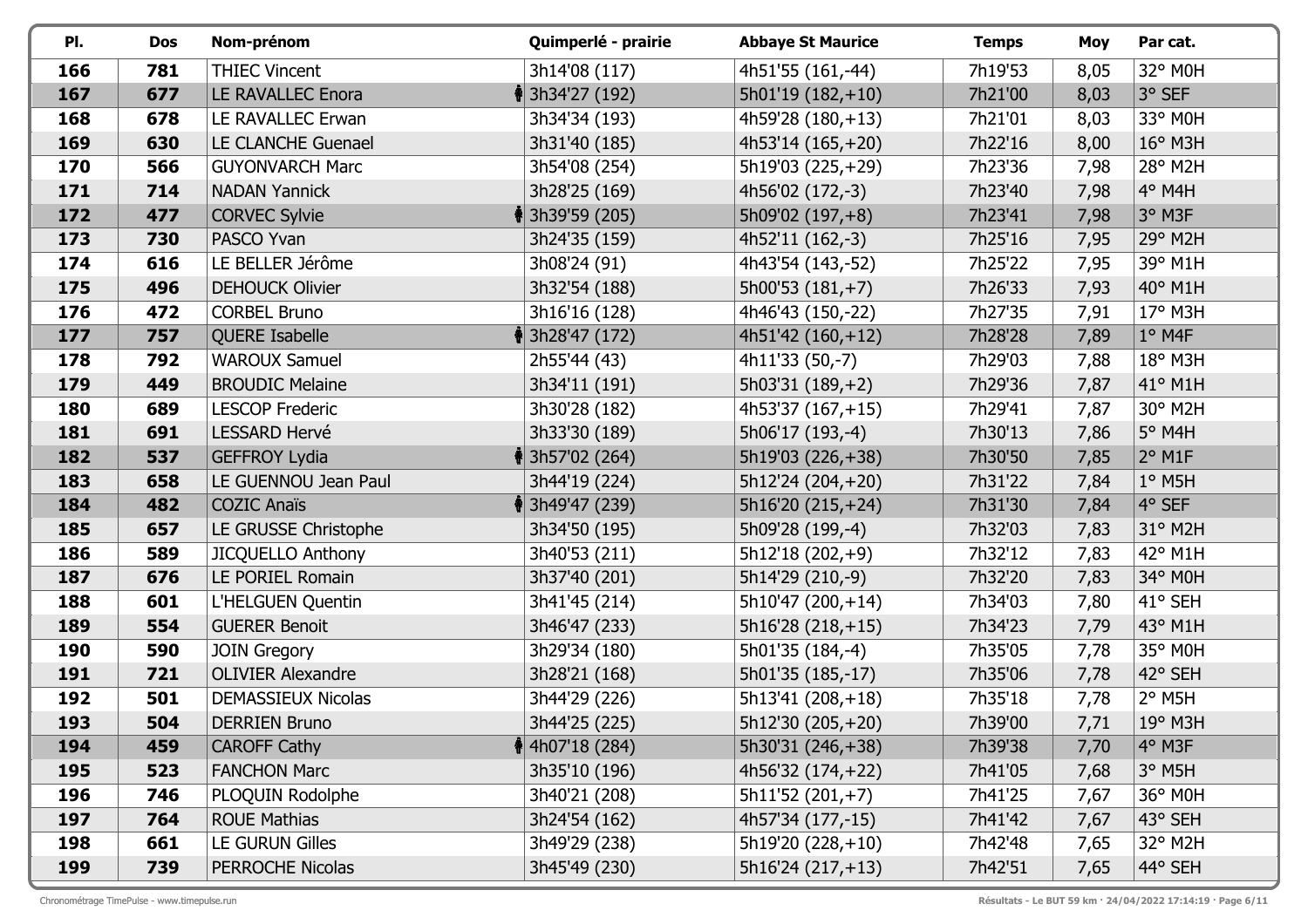| PI. | <b>Dos</b> | Nom-prénom                | Quimperlé - prairie         | <b>Abbaye St Maurice</b> | <b>Temps</b> | <b>Moy</b> | Par cat.         |
|-----|------------|---------------------------|-----------------------------|--------------------------|--------------|------------|------------------|
| 200 | 738        | PERRIGAUD Fañch           | 3h34'10 (190)               | 5h17'02 (221,-31)        | 7h43'05      | 7,64       | 33° M2H          |
| 201 | 442        | <b>BOULVAIS Yves</b>      | 3h38'02 (202)               | 5h09'20 (198,+4)         | 7h43'28      | 7,64       | $6°$ M4H         |
| 202 | 765        | <b>ROULLAND Adrien</b>    | 3h41'44 (213)               | $5h12'21(203,+10)$       | 7h43'45      | 7,63       | 45° SEH          |
| 203 | 549        | <b>GRASSI Guillaume</b>   | 3h41'45 (215)               | 5h16'23 (216,-1)         | 7h43'59      | 7,63       | 37° M0H          |
| 204 | 586        | <b>JEGAT Anthony</b>      | 3h50'24 (243)               | 5h13'33 (207,+36)        | 7h44'31      | 7,62       | 44° M1H          |
| 205 | 432        | <b>BLAYO Stephane</b>     | 3h45'40 (229)               | 5h13'42 (209, +20)       | 7h44'32      | 7,62       | 45° M1H          |
| 206 | 409        | <b>BASLE Pascal</b>       | 3h29'03 (174)               | 5h21'45 (230,-56)        | 7h45'07      | 7,61       | 7° M4H           |
| 207 | 660        | LE GUILLOU Ludovic        | 4h00'52 (270)               | 5h24'44 (236,+34)        | 7h45'54      | 7,60       | 46° SEH          |
| 208 | 659        | LE GUILLOU Jean Yves      | 4h02'29 (275)               | 5h24'44 (235,+40)        | 7h45'54      | 7,60       | 4° M5H           |
| 209 | 699        | <b>MADEC Serge</b>        | 3h34'38 (194)               | 5h08'35 (195,-1)         | 7h46'09      | 7,59       | 46° M1H          |
| 210 | 551        | <b>GUEGAN Matthieu</b>    | 3h43'22 (221)               | 5h19'10 (227,-6)         | 7h46'56      | 7,58       | 47° SEH          |
| 211 | 430        | <b>BLANCO Antony</b>      | 3h51'35 (248)               | 5h25'09 (237,+11)        | 7h47'15      | 7,58       | 20° M3H          |
| 212 | 499        | <b>DEMARCHIS Stephane</b> | 3h45'32 (228)               | 5h08'43 (196,+32)        | 7h47'18      | 7,58       | $21°$ M3H        |
| 213 | 451        | <b>BURLOT Frederic</b>    | 3h48'49 (236)               | 5h14'41 (212, +24)       | 7h48'07      | 7,56       | $22^{\circ}$ M3H |
| 214 | 494        | DE PENANROS Axel          | 3h30'34 (183)               | 5h17'45 (224,-41)        | 7h48'16      | 7,56       | $5^\circ$ M5H    |
| 215 | 621        | LE BOUHELLEC Patrice      | 3h15'34 (123)               | 4h41'28 (134,-11)        | 7h49'02      | 7,55       | 23° M3H          |
| 216 | 762        | ROBERT-ROCHER Benoît      | 3h57'02 (263)               | 5h22'11 (232,+31)        | 7h49'25      | 7,54       | 34° M2H          |
| 217 | 642        | LE FELIC Christophe       | 3h48'14 (234)               | 5h27'45 (238,-4)         | 7h51'33      | 7,51       | 35° M2H          |
| 218 | 573        | <b>HORNYAK Valéric</b>    | 3h52'24 (251)               | 5h21'54 (231, +20)       | 7h51'52      | 7,50       | 8° M4H           |
| 219 | 521        | <b>EVRARD Eric</b>        | 3h50'12 (241)               | 5h20'29 (229,+12)        | 7h52'37      | 7,49       | $1^\circ$ M6H    |
| 220 | 599        | KERZERHO Jean François    | 3h36'09 (200)               | 5h08'32 (194,+6)         | 7h56'00      | 7,44       | 38° M0H          |
| 221 | 690        | LESCOUBLET John           | 3h40'16 (207)               | 5h16'35 (219,-12)        | 7h56'00      | 7,44       | $2°$ M6H         |
| 222 | 790        | VOIGT Johanna             | $\frac{1}{3}$ 3h51'12 (246) | 5h29'33 (239, +7)        | 7h56'37      | 7,43       | 5° SEF           |
| 223 | 569        | <b>HELIGON Yvan</b>       | 3h40'37 (210)               | 5h22'12 (233,-23)        | 7h57'34      | 7,41       | 36° M2H          |
| 224 | 418        | <b>BENOIT Ronan</b>       | 3h57'41 (267)               | 5h30'53 (248,+19)        | 7h57'40      | 7,41       | 48° SEH          |
| 225 | 723        | <b>OVION Peggy</b>        | $\frac{1}{3}$ 3h57'01 (262) | 5h30'11 (245,+17)        | 7h58'06      | 7,40       | $5^\circ$ M2F    |
| 226 | 674        | LE PITE Nicolas           | 3h26'23 (163)               | 5h01'43 (186,-23)        | 7h58'26      | 7,40       | 37° M2H          |
| 227 | 541        | GIGOU Frédéric            | 3h42'51 (220)               | 5h17'02 (222,-2)         | 7h59'43      | 7,38       | 47° M1H          |
| 228 | 557        | <b>GUILCHET Julien</b>    | 3h36'04 (199)               | 5h14'30 (211,-12)        | 8h00'00      | 7,38       | 48° M1H          |
| 229 | 761        | <b>RIGAUD Erwan</b>       | 3h59'34 (269)               | 5h34'26 (255, +14)       | 8h02'14      | 7,34       | 39° M0H          |
| 230 | 643        | LE FELL Jeanlou           | 3h48'50 (237)               | 5h14'42 (213, +24)       | 8h02'48      | 7,33       | $6^{\circ}$ M5H  |
| 231 | 680        | LE ROUX Christophe        | 3h54'49 (255)               | 5h16'14 (214,+41)        | 8h03'42      | 7,32       | 24° M3H          |
| 232 | 431        | <b>BLANCO Aurélien</b>    | 3h52'07 (250)               | 5h29'57 (242, +8)        | 8h03'42      | 7,32       | 49° M1H          |
| 233 | 692        | <b>LEVENEZ Frederic</b>   | 3h50'09 (240)               | 5h29'41 (240)            | 8h05'13      | 7,30       | 38° M2H          |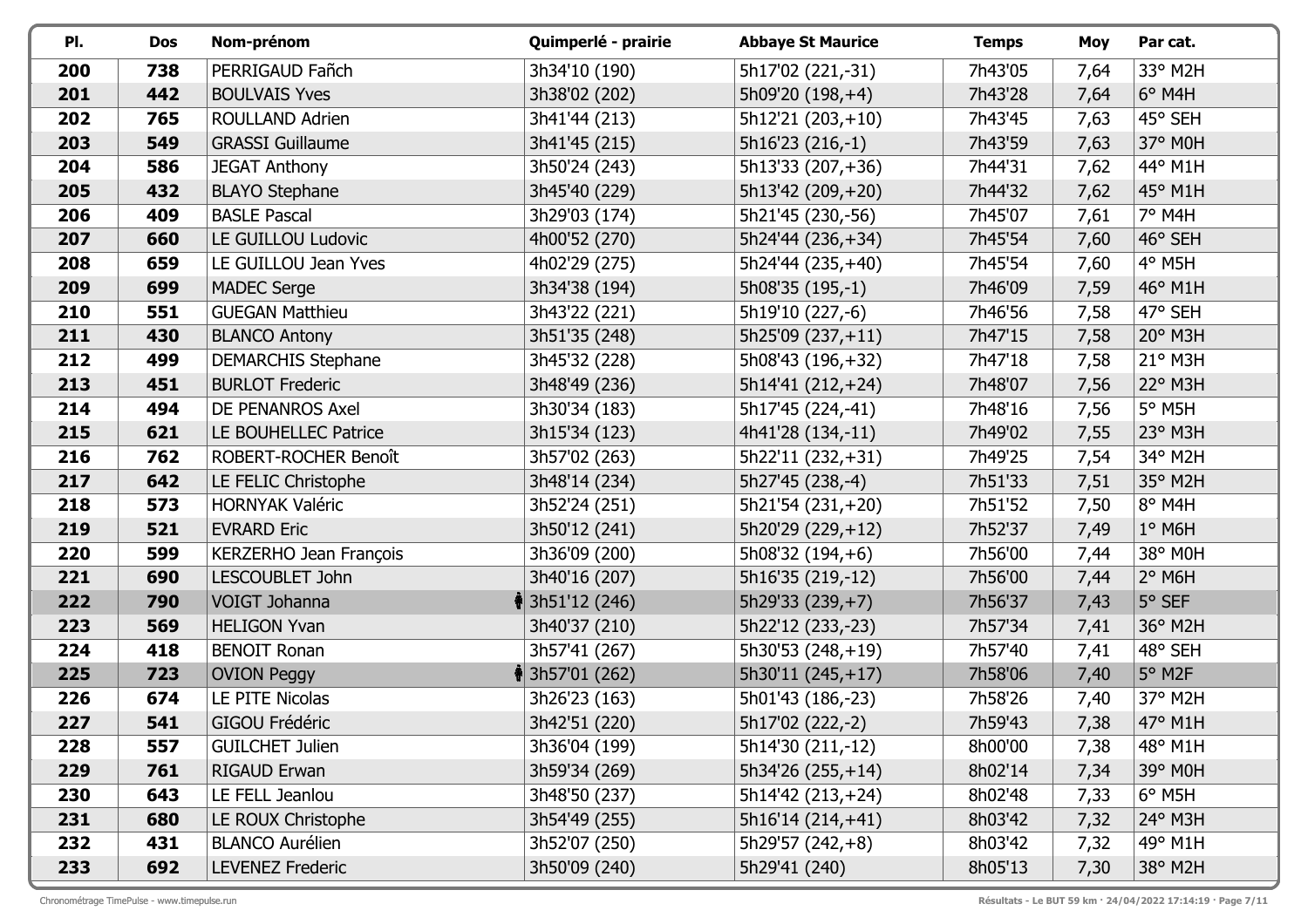| PI. | <b>Dos</b> | Nom-prénom                   | Quimperlé - prairie         | <b>Abbaye St Maurice</b> | <b>Temps</b> | <b>Moy</b> | Par cat.         |
|-----|------------|------------------------------|-----------------------------|--------------------------|--------------|------------|------------------|
| 234 | 460        | <b>CARPENTIER Emmanuel</b>   | 3h51'12 (245)               | 5h23'54 (234,+11)        | 8h05'30      | 7,29       | 9° M4H           |
| 235 | 436        | <b>BOLLO Kathleen</b>        | <b>ॏ</b> 3h50'21 (242)      | $5h29'51(241,+1)$        | 8h07'58      | 7,25       | $3°$ M1F         |
| 236 | 490        | DE LA SABLIERE Grégoire      | 4h05'08 (282)               | 5h36'05 (259, +23)       | 8h09'29      | 7,23       | 50° M1H          |
| 237 | 489        | DE KERSAUSON Ronan           | 3h39'52 (204)               | 5h06'10 (192,+12)        | 8h09'32      | 7,23       | 25° M3H          |
| 238 | 433        | <b>BOISSEL Arnaud</b>        | 3h40'06 (206)               | 5h16'36 (220,-14)        | 8h10'27      | 7,22       | 39° M2H          |
| 239 | 682        | LE ROUZIC Richard            | 3h52'33 (252)               | 5h33'11 (253,-1)         | 8h10'33      | 7,22       | 40° M2H          |
| 240 | 422        | <b>BERTIC Steven</b>         | 3h48'35 (235)               | 5h17'44 (223,+12)        | 8h11'40      | 7,20       | 41° M2H          |
| 241 | 725        | <b>PANELLI Didier</b>        | 3h46'24 (231)               | 5h30'11 (244,-13)        | 8h12'15      | 7,19       | $10^{\circ}$ M4H |
| 242 | 514        | DUVAL Jean-François          | 3h50'44 (244)               | 5h38'10 (263,-19)        | 8h14'38      | 7,16       | 40° M0H          |
| 243 | 517        | <b>ETIENNE Patrick</b>       | 3h57'15 (265)               | 5h31'04 (249, +16)       | 8h17'16      | 7,12       | $11^{\circ}$ M4H |
| 244 | 515        | <b>ELLEOUET Florence</b>     | $\big\{$ 4h02'12 (273)      | $5h36'27(260,+13)$       | 8h17'53      | 7,11       | $5^\circ$ M3F    |
| 245 | 511        | <b>DUFAUD Max</b>            | 3h56'17 (260)               | 5h30'45 (247, +13)       | 8h18'08      | 7,11       | 26° M3H          |
| 246 | 767        | <b>SEVENO Anais</b>          | $\frac{1}{3}$ 4h01'31 (272) | 5h35'34 (258, +14)       | 8h22'49      | 7,04       | 3° MOF           |
| 247 | 763        | ROTHLISBERGER Cyrille        | 3h53'33 (253)               | 5h39'38 (265,-12)        | 8h23'06      | 7,04       | 27° M3H          |
| 248 | 672        | LE PANSE Eric                | 3h56'12 (259)               | $5h34'06(254,+5)$        | 8h23'17      | 7,03       | 42° M2H          |
| 249 | 405        | <b>AZNAVOUR Pierrick</b>     | 4h01'00 (271)               | 5h32'23 (250, +21)       | 8h23'37      | 7,03       | 51° M1H          |
| 250 | 435        | <b>BOLAINGUE Laurent</b>     | 4h08'29 (288)               | 5h46'18 (276,+12)        | 8h24'30      | 7,02       | $12^{\circ}$ M4H |
| 251 | 683        | LE SAGE Jérémy               | 3h42'00 (217)               | 5h35'18 (257,-40)        | 8h26'44      | 6,99       | 41° M0H          |
| 252 | 411        | <b>BASSIGNANI Fabrice</b>    | 3h44'03 (223)               | 5h38'34 (264,-41)        | 8h26'47      | 6,99       | $13^{\circ}$ M4H |
| 253 | 649        | <b>LE GALL Vincent</b>       | 4h07'40 (286)               | 5h41'11 (268, +18)       | 8h27'43      | 6,97       | 43° M2H          |
| 254 | 528        | FOLIARD LE GAL Sebastien     | 3h51'33 (247)               | 5h34'28 (256,-9)         | 8h28'54      | 6,96       | 28° M3H          |
| 255 | 605        | <b>LAMOUR Catherine</b>      | $\parallel$ 4h08'00 (287)   | 5h43'07 (271,+16)        | 8h30'09      | 6,94       | 6° M3F           |
| 256 | 652        | LE GLEAU Valerie             | $\frac{1}{3}$ 4h07'35 (285) | 5h43'08 (272, +13)       | 8h30'10      | 6,94       | 7° M3F           |
| 257 | 415        | <b>BAUMY Francois-Xavier</b> | 4h23'08 (316)               | $6h08'36(300,+16)$       | 8h31'19      | 6,92       | 44° M2H          |
| 258 | 728        | PAPOT Jean Claude            | 3h58'16 (268)               | $5h39'43(267,+1)$        | 8h32'24      | 6,91       | 14° M4H          |
| 259 | 550        | <b>GRIZEAU Christophe</b>    | 3h45'04 (227)               | 5h39'41 (266,-39)        | 8h32'26      | 6,91       | 29° M3H          |
| 260 | 768        | SEVERE Stéphane              | 4h17'18 (301)               | 5h48'20 (277, +24)       | 8h33'00      | 6,90       | $15^{\circ}$ M4H |
| 261 | 519        | <b>EVANO Emmanuel</b>        | 4h02'56 (276)               | 5h53'14 (281,-5)         | 8h38'28      | 6,83       | 30° M3H          |
| 262 | 498        | <b>DELCAMBRE Olivier</b>     | 3h42'10 (218)               | 5h13'18 (206,+12)        | 8h38'31      | 6,83       | $16^{\circ}$ M4H |
| 263 | 775        | <b>TANGUY Lancelot</b>       | 4h03'11 (278)               | 5h41'44 (269, +9)        | 8h42'28      | 6,78       | $42^{\circ}$ MOH |
| 264 | 650        | <b>LE GALLIC Patrice</b>     | 3h55'59 (258)               | 5h51'24 (279,-21)        | 8h44'01      | 6,76       | 45° M2H          |
| 265 | 493        | DE MARCHIN Jérôme            | 4h19'50 (306)               | 6h04'04 (293, +13)       | 8h44'42      | 6,75       | 52° M1H          |
| 266 | 772        | <b>LEPAGE Sylvie</b>         | $\frac{1}{3}$ 4h22'25 (312) | $6h04'04(294,+18)$       | 8h44'43      | 6,75       | $4^{\circ}$ M1F  |
| 267 | 731        | <b>PASQUE Daniel</b>         | 4h04'31 (280)               | 5h52'19 (280)            | 8h44'59      | 6,74       | $31^\circ$ M3H   |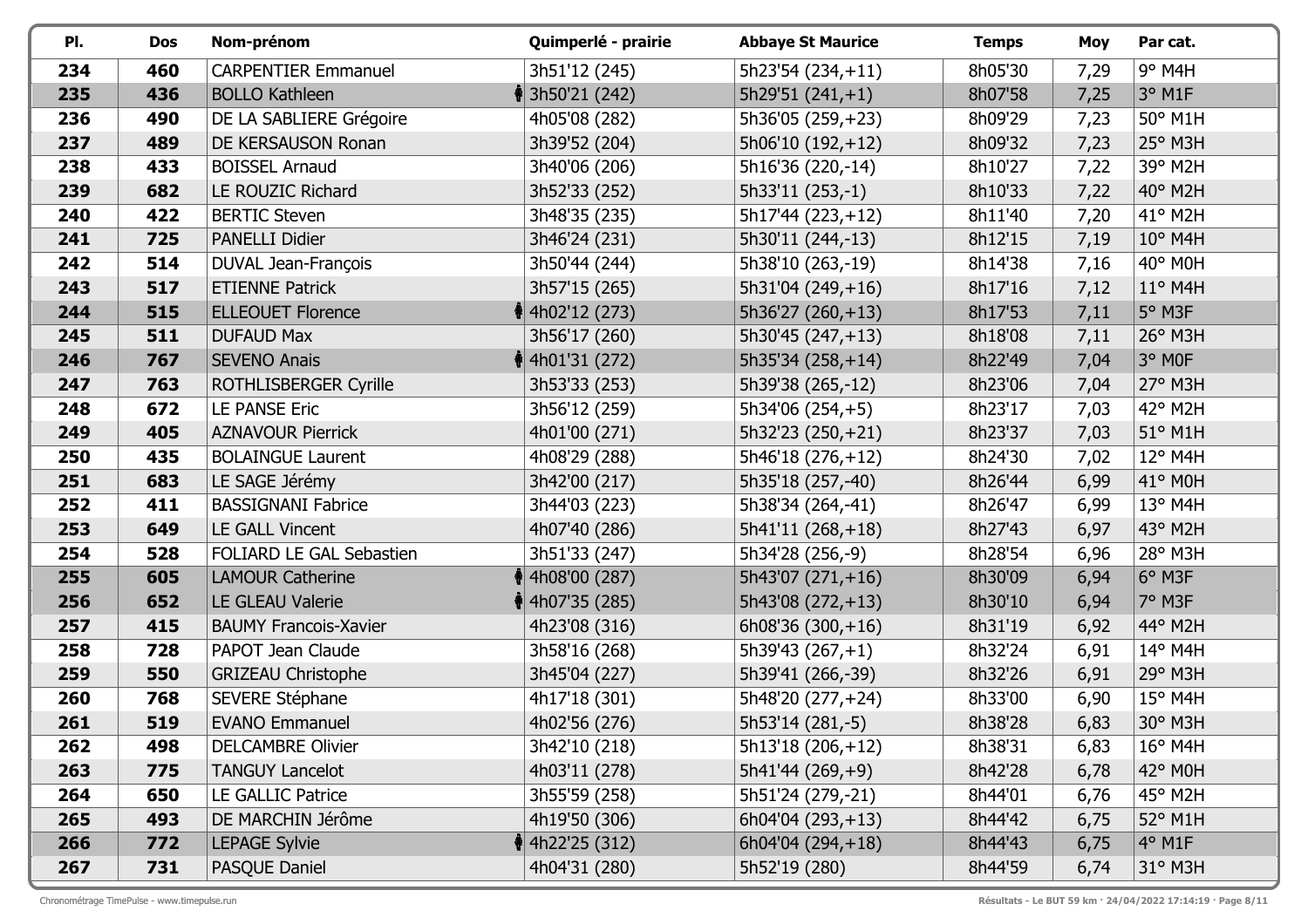| PI. | Dos | Nom-prénom                   | Quimperlé - prairie         | <b>Abbaye St Maurice</b> | <b>Temps</b> | Moy  | Par cat.         |
|-----|-----|------------------------------|-----------------------------|--------------------------|--------------|------|------------------|
| 268 | 403 | <b>ANDRO Eric</b>            | 4h11'05 (290)               | 5h49'13 (278, +12)       | 8h44'59      | 6,74 | 17° M4H          |
| 269 | 456 | <b>CAPELLE Jean-Michel</b>   | 4h19'37 (305)               | 5h57'54 (284, +21)       | 8h45'03      | 6,74 | 18° M4H          |
| 270 | 416 | BEDET Jean-Sébastien         | 4h03'08 (277)               | 5h57'32 (283,-6)         | 8h45'06      | 6,74 | 19° M4H          |
| 271 | 783 | <b>TUAL Pascal</b>           | 4h10'58 (289)               | 5h54'18 (282, +7)        | 8h45'14      | 6,74 | 7° M5H           |
| 272 | 464 | <b>CHEVILLARD Romain</b>     | 4h20'16 (309)               | 6h03'32 (292,+17)        | 8h46'02      | 6,73 | 1° CAH           |
| 273 | 697 | <b>LUCAS Murielle</b>        | $\parallel$ 4h22'49 (313)   | 6h01'53 (289, +24)       | 8h48'32      | 6,70 | $2^{\circ}$ M4F  |
| 274 | 745 | PINNA Achille                | 4h13'23 (296)               | $6h00'55(288,+8)$        | 8h51'52      | 6,66 | 8° M5H           |
| 275 | 594 | <b>JOUANNAULT Nathalie</b>   | <b>♦ 4h12'14 (293)</b>      | 6h05'21 (296,-3)         | 8h53'07      | 6,64 | 8° M3F           |
| 276 | 582 | <b>JANEZ Joelle</b>          | $\parallel$ 4h11'15 (291)   | 6h05'21 (295,-4)         | 8h53'09      | 6,64 | 3° M4F           |
| 277 | 443 | <b>BOURDEILLE Frederic</b>   | 4h03'58 (279)               | $5h44'53(273,+6)$        | 8h53'32      | 6,64 | 32° M3H          |
| 278 | 744 | <b>PIERSON Yves</b>          | 3h57'41 (266)               | 5h32'37 (251, +15)       | 8h53'33      | 6,63 | 20° M4H          |
| 279 | 510 | <b>DREANIC Christian</b>     | 4h07'02 (283)               | 5h58'30 (287,-4)         | 8h54'52      | 6,62 | $9°$ M5H         |
| 280 | 512 | <b>DUHAIL Clemence</b>       | $\frac{1}{3}$ 4h19'17 (304) | $6h03'22(291,+13)$       | 8h56'02      | 6,60 | $ 4^{\circ}$ MOF |
| 281 | 441 | <b>BOULIC Hubert</b>         | 4h19'14 (303)               | $6h05'27(297,+6)$        | 8h56'42      | 6,60 | $1°$ M7H         |
| 282 | 439 | <b>BOUCHERIE Franck</b>      | 4h23'13 (317)               | $6h09'19(301,+16)$       | 8h58'44      | 6,57 | 33° M3H          |
| 283 | 583 | <b>JAOUEN Thierry</b>        | 4h21'29 (311)               | 6h08'36 (299, +12)       | 8h58'45      | 6,57 | 46° M2H          |
| 284 | 587 | <b>JEHANNIN Pierrick</b>     | 4h04'52 (281)               | 6h13'33 (308,-27)        | 9h00'00      | 6,56 | $10^{\circ}$ M5H |
| 285 | 434 | <b>BOITARD Véronique</b>     | $\parallel$ 4h32'45 (324)   | 6h10'29 (302, +22)       | 9h00'00      | 6,56 | $1^\circ$ M5F    |
| 286 | 597 | <b>KERSULLEC Patrice</b>     | 4h17'02 (299)               | 6h10'59 (304,-5)         | 9h01'41      | 6,54 | 34° M3H          |
| 287 | 530 | FRERE Jean                   | 4h17'18 (302)               | 5h57'58 (285, +17)       | 9h04'29      | 6,50 | $21^{\circ}$ M4H |
| 288 | 552 | <b>GUEGUEN Gaetan</b>        | 4h11'36 (292)               | $6h02'44(290,+2)$        | 9h09'05      | 6,45 | 43° M0H          |
| 289 | 705 | <b>MELEDO Sebastien</b>      | 4h22'56 (315)               | 6h24'10 (315)            | 9h11'25      | 6,42 | 53° M1H          |
| 290 | 558 | <b>GUILLARD Olivier</b>      | 4h35'17 (327)               | 6h16'49 (312, +15)       | 9h12'44      | 6,40 | 35° M3H          |
| 291 | 423 | <b>BEUSCHER Marie</b>        | <b>M</b> 4h12'17 (294)      | 6h05'35 (298,-4)         | 9h13'41      | 6,39 | $9°$ M3F         |
| 292 | 604 | <b>LALLEMAND Frederic</b>    | 4h17'01 (298)               | 6h13'32 (307,-9)         | 9h18'22      | 6,34 | 44° M0H          |
| 293 | 633 | LE CORRE Alexandre           | 4h17'14 (300)               | 6h13'31 (306,-6)         | 9h18'24      | 6,34 | 49° SEH          |
| 294 | 788 | <b>VIOT Ludovic</b>          | 4h19'58 (308)               | 6h13'42 (310,-2)         | 9h18'25      | 6,34 | 50° SEH          |
| 295 | 606 | <b>LAMOUR Florence</b>       | $\parallel$ 4h33'04 (325)   | $6h18'42(313,+12)$       | 9h19'56      | 6,32 | 10° M3F          |
| 296 | 429 | <b>BLANCHARD Tanguy</b>      | 4h31'41 (322)               | 6h10'50 (303,+19)        | 9h22'48      | 6,29 | $36^\circ$ M3H   |
| 297 | 400 | <b>ALBEROLA Marie Noëlle</b> | $\parallel$ 4h22'50 (314)   | 6h25'20 (316,-2)         | 9h26'22      | 6,25 | 4° M4F           |
| 298 | 786 | <b>VALLEE Gérard</b>         | 4h28'42 (320)               | $6h13'34(309,+11)$       | 9h27'45      | 6,24 | 22° M4H          |
| 299 | 491 | DE LONGVILLIERS Bertrand     | 4h14'12 (297)               | 6h16'08 (311,-14)        | 9h32'38      | 6,18 | $3°$ M6H         |
| 300 | 592 | <b>JOSSET Lionel</b>         | 4h39'35 (332)               | $6h18'51(314,+18)$       | 9h33'03      | 6,18 | 37° M3H          |
| 301 | 785 | <b>URBIN Jean Marc</b>       | 4h46'08 (334)               | 6h34'42 (322, +12)       | 9h33'25      | 6,17 | $11^{\circ}$ M5H |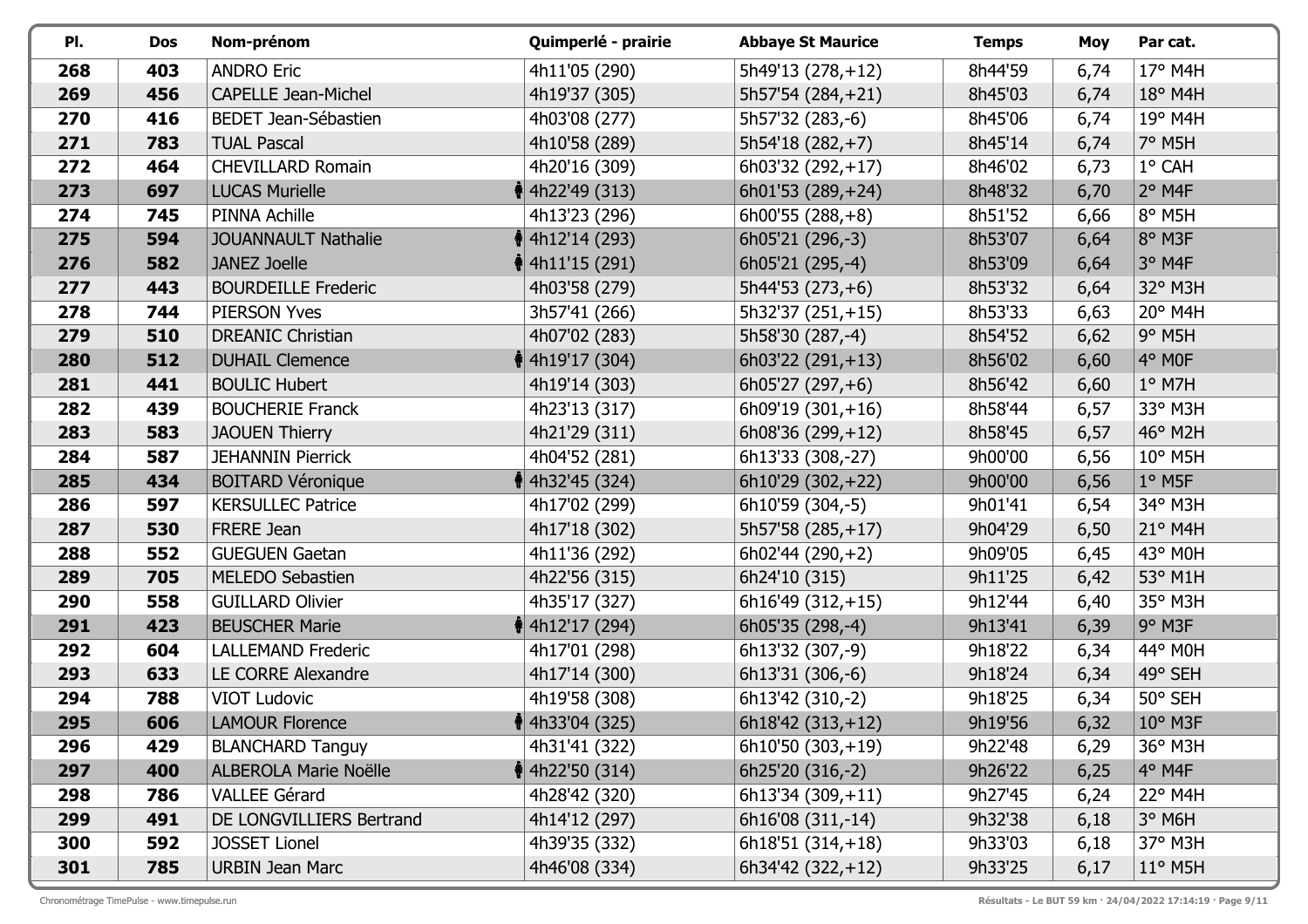| PI.           | <b>Dos</b> | Nom-prénom                | Quimperlé - prairie         | <b>Abbaye St Maurice</b> | <b>Temps</b> | <b>Moy</b> | Par cat.             |
|---------------|------------|---------------------------|-----------------------------|--------------------------|--------------|------------|----------------------|
| 302           | 784        | <b>TUAL Florence</b>      | $\parallel$ 4h37'52 (330)   | $6h28'48(318,+12)$       | 9h34'32      | 6,16       | $2°$ M <sub>5F</sub> |
| 303           | 695        | <b>LORETTE Nicolas</b>    | 4h40'41 (333)               | $6h34'43(323,+10)$       | 9h44'58      | 6,05       | 38° M3H              |
| 304           | 607        | <b>LAMOUR Thierry</b>     | 5h02'00 (340)               | 6h49'24 (328, +12)       | 9h49'20      | 6,01       | 12° M5H              |
| 305           | 651        | LE GLEAU Bruno            | 4h36'42 (328)               | 6h27'53 (317, +11)       | 9h49'59      | 6,00       | 39° M3H              |
| 306           | 475        | <b>CORMANN Béatrice</b>   | $\frac{1}{3}$ 4h23'17 (318) | 6h29'09 (319,-1)         | 9h50'38      | 5,99       | $5^\circ$ M1F        |
| 307           | 727        | PAPILLON Dominique        | 4h36'56 (329)               | 6h39'20 $(326, +3)$      | 9h50'45      | 5,99       | 4° M6H               |
| 308           | 758        | REGEARD Kévin             | 4h58'36 (337)               | 6h58'14 (329, +8)        | 9h51'17      | 5,99       | 47° M2H              |
| 309           | 653        | LE GLOUANEC LUCAS Corinne | $\frac{1}{3}$ 4h58'41 (338) | $6h58'22(330,+8)$        | 9h51'21      | 5,99       | 5° MOF               |
| 310           | 639        | LE DIOURIS Laurence       | † 4h20'52 (310)             | 6h30'45 (320,-10)        | 9h56'22      | 5,94       | $11^{\circ}$ M3F     |
| 311           | 640        | LE DIOURIS Remi           | 4h28'34 (319)               | 6h30'54 (321,-2)         | 9h56'52      | 5,93       | 40° M3H              |
| 312           | 619        | LE BORGNE Fred            | 4h19'54 (307)               | 6h42'06 (327,-20)        | 9h57'01      | 5,93       | 48° M2H              |
| 313           | 492        | DE MARCHIN Audrey         | $\parallel$ 4h49'14 (335)   | 6h38'42 $(325,+10)$      | 9h57'04      | 5,93       | $6^{\circ}$ MOF      |
| 314           | 518        | <b>EUGENE Dominique</b>   | 5h01'53 (339)               | $6h58'35(331,+8)$        | 10h03'29     | 5,87       | $2°$ M7H             |
| 315           | 414        | <b>BAUMAL Alexia</b>      | $\parallel$ 4h38'50 (331)   | 6h36'53 $(324,+7)$       | 10h14'11     | 5,76       | 6° SEF               |
|               | 704        | <b>MEBON Stéphane</b>     | 3h12'35 (107)               | 4h53'04 (164,-57)        |              |            |                      |
|               | 568        | <b>HEINTZ Maxence</b>     | 3h54'51 (256)               | 5h30'08 (243,+13)        |              |            |                      |
|               | 603        | <b>LAHUEC Franck</b>      | 3h52'05 (249)               | 5h33'04 (252,-3)         |              |            |                      |
|               | 614        | <b>LARMET Fabrice</b>     | 3h56'58 (261)               | 5h37'19 (261)            |              |            |                      |
|               | 453        | CADIOU Bruno              | 4h02'17 (274)               | 5h37'26 (262,+12)        |              |            |                      |
|               | 584        | <b>JEANNES Christophe</b> | 3h46'32 (232)               | 5h41'57 (270,-38)        |              |            |                      |
|               | 567        | <b>HARDUIN Rafael</b>     | 3h19'30 (138)               | 5h45'50 (274,-136)       |              |            |                      |
|               | 535        | <b>GARNIER Stephane</b>   | 3h29'05 (175)               | 5h45'58 (275,-100)       |              |            |                      |
|               | 664        | LE LOUER Joël             | 3h40'27 (209)               | 6h13'11 (305,-96)        |              |            |                      |
|               | 526        | FLOCH Sébastien           | 3h31'06 (184)               |                          |              |            |                      |
| Abandons (25) |            |                           |                             |                          |              |            |                      |
| <b>DNF</b>    | 536        | <b>GAUFFNY Emmanuel</b>   |                             |                          | Abandon      |            |                      |
| <b>DNF</b>    | 534        | <b>GARNIEL Nicolas</b>    | 2h31'26 (8)                 |                          | Abandon      |            |                      |
| <b>DNF</b>    | 447        | <b>BRILLANT Eric</b>      |                             |                          | Abandon      |            |                      |
| <b>DNF</b>    | 570        | <b>HELLO Aurelien</b>     | 2h35'00 (11)                | 4h08'28 (44,-33)         | Abandon      |            |                      |
| <b>DNF</b>    | 749        | <b>PORCHER Sebastien</b>  |                             |                          | Abandon      |            |                      |
| <b>DNF</b>    | 754        | <b>PRAT Alexandre</b>     | 3h13'35 (113)               | 4h42'36 (141,-28)        | Abandon      |            |                      |
| <b>DNF</b>    | 452        | <b>CABEL Joris</b>        | 2h39'24 (16)                | $3h46'56(15,+1)$         | Abandon      |            |                      |
| <b>DNF</b>    | 473        | <b>CORBIHAN Aurélien</b>  | 3h41'14 (212)               |                          | Abandon      |            |                      |